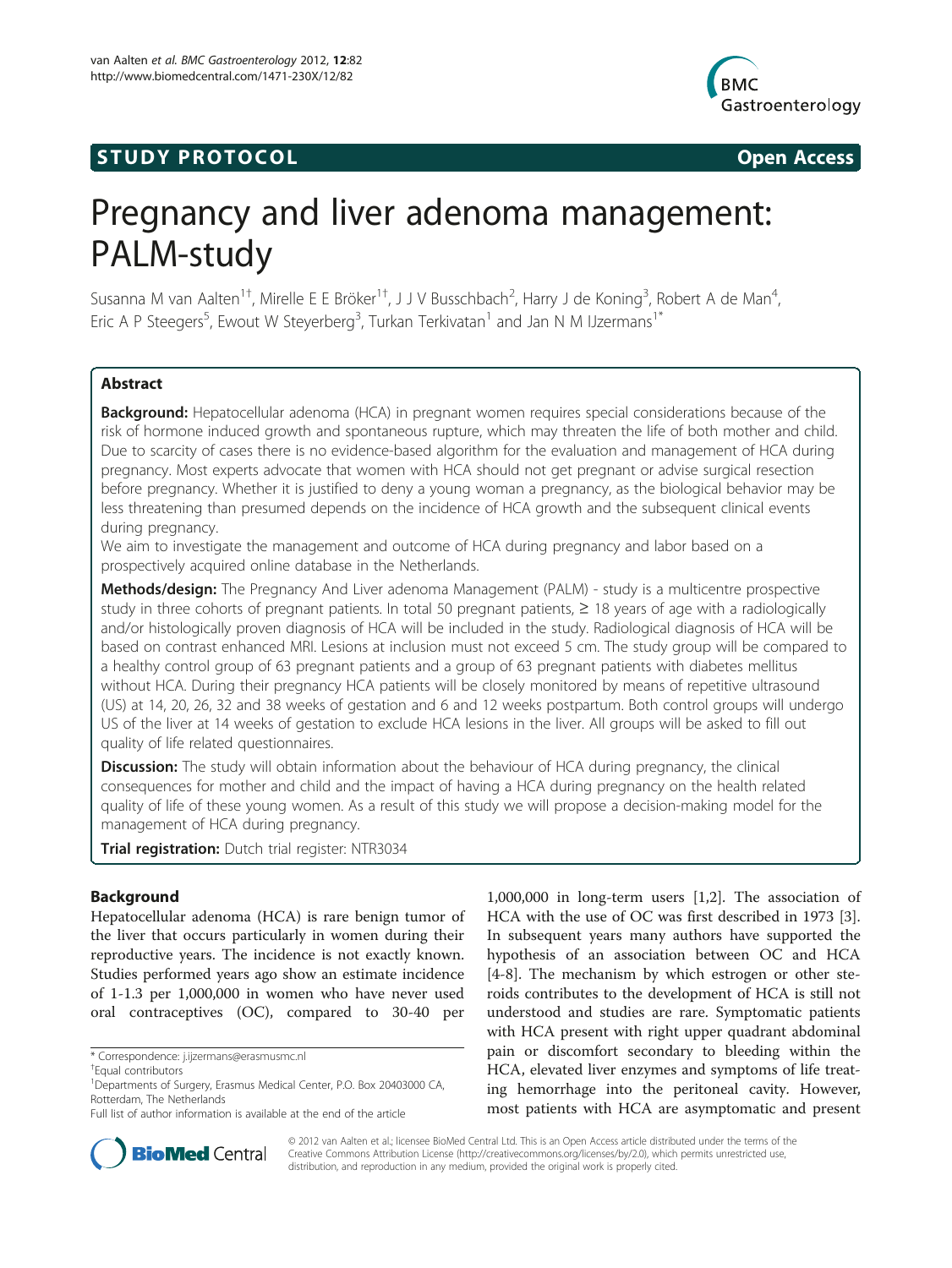as an incidental finding during ultrasonographic examination of the abdomen for unrelated reasons or are noted during laparoscopic cholecystectomy. Despite its benign nature, the diagnosis of HCA has a great impact of the lives of these, mostly, young women because HCA can be complicated by hormone induces growth and rupture. Besides that malignant transformation of HCA into hepatocellular carcinoma has been reported with an overall frequency of 4.2% [[9\]](#page-5-0).

Regardless of the exact etiology and risk factors all female patients should be advised to stop OC's and other hormone medication such as hormone replacement therapy, since regression of HCA may occur when steroids are withdrawn [\[10](#page-5-0)-[13\]](#page-5-0) and observation should be the first choice of treatment for most patients with HCA. Because of the risk for spontaneous rupture most authors believe that surgical resection is required if the diameter exceeds 5 cm after 6 months of follow-up without OC use, if the lesion does not show adequate regression after discontinuation of OC or if rebleeding occurs [[14-17](#page-5-0)]. Surgical resection is also indicated if there is diagnostic doubt e.g. whether a tumor is malignant [[18,19\]](#page-5-0).

HCA in pregnant women requires special considerations because of the risk of hormone induced growth and spontaneous rupture, due to increased levels of steroid hormones during pregnancy that may threaten the life of both mother and child. Most experts advocate that women with HCA should not get pregnant or advise surgical resection before pregnancy [\[2,18](#page-5-0)]. Cobey et al. reported a maternal and fetal mortality risk of ruptured HCA during pregnancy of 44% and 38%, respectively [[20\]](#page-5-0). However, all these cases were published in the 1970s and 1980s and nowadays the introduction and widespread use of highly advantage imaging modalities have probably decreased the doctors' delay in the diagnosis of HCA. We recently proposed not to discourage all women with HCA from pregnancy, based on a study in which we monitored twelve women with documented HCA during a total of 17 pregnancies. In 4 cases HCA's grew during pregnancy, requiring a Caesarean section in 1 patient (2 pregnancies) and radiofrequency ablation (RFA) in 1 case during the first trimester of pregnancy. All pregnancies had an uneventful course with a successful maternal and fetal outcome [\[21](#page-5-0)]. However, there is no evidence-based algorithm for the evaluation and management of HCA during pregnancy and labor, due to scarcity of cases. The conclusion not to discourage all women with HCA from pregnancy has, however, to be proven in a large multicentre study in which we will closely monitor pregnant patient with a HCA in a prospectively acquired database to give more insight in the behaviour of HCA during pregnancy.

# Methods/design

# Study objective

In this study we will investigate the management and outcome of HCA during pregnancy and labor based on a prospectively acquired online database in the Netherlands.

# Main objective of the PALM-study

 To investigate the incidence of HCA growth during pregnancy and labor.

# Secondary objectives of the PALM-study

- To investigate in which trimester of pregnancy growth of HCA occurs;
- To investigate the degree of growth of HCA during pregnancy;
- To investigate whether there is regression of HCA postpartum;
- To investigate the HCA-related interventions during pregnancy and labor;
- To investigate the incidence of bleeding of HCA during pregnancy and labor;
- To investigate liver-related clinical signs during pregnancy;
- To investigate elevated liver enzymes during pregnancy;
- To evaluate the health related quality of life of pregnant patients with HCA;
- To investigate whether there is a difference between health related quality of life of pregnant patients with HCA and pregnant patients with other comorbidity that have an indication for pregnancy care at the obstetrician in secondary care and healthy pregnant patients.

# Study design

The PALM-study is a multi-centre prospective study in three cohorts of pregnant women. The study started on November 1 2011 and inclusion of patients will be a period of minimal 3 to maximal 5 years. In total 50 pregnant patients with  $HCA < 5$  cm will be included in the study. These patients will be compared to a healthy control group consisting of 63 pregnant patients without HCA and a group consisting of 63 pregnant patients with diabetes mellitus (DM). Approval of the Medical Ethics Committee of Erasmus Medical Centre was obtained, NL36058.078.11.

# Patient selection

# Study group

Properly Dutch speaking, pregnant patients, 18 years of age or older with a radiologically and/or histologically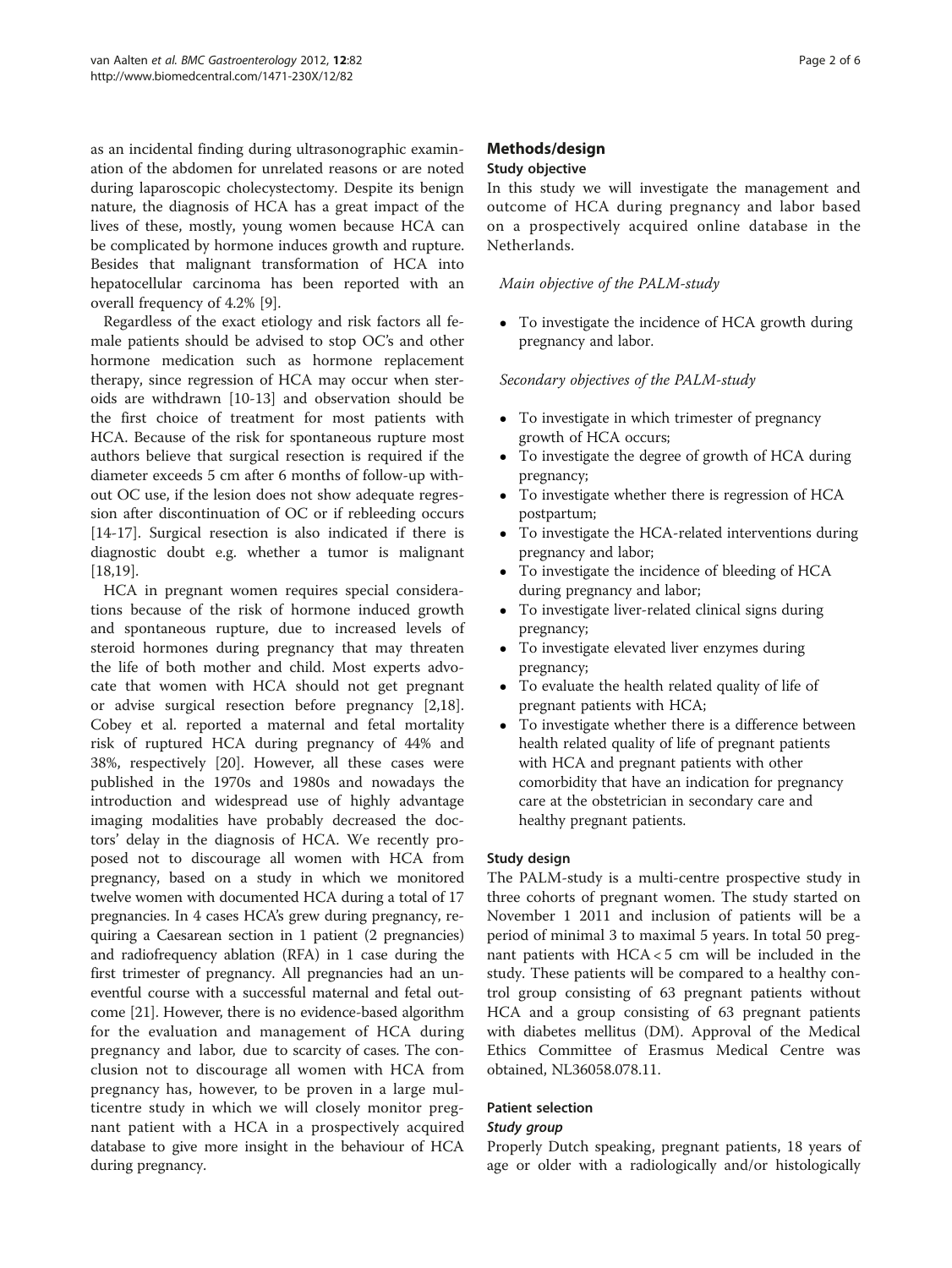proven diagnosis of HCA can be included in the study. Radiological diagnosis of HCA will be based on contrast enhanced magnetic resonance imaging (MRI) and if available in combination with (contrast enhanced) ultrasonography (US). Lesions must not exceed 5 cm. In the first weeks of pregnancy patients will be referred to the obstetrician for pregnancy care. Baseline starts at 14 (+/−3) weeks of gestation. At this day and every 6 weeks patients will undergo US of the HCA lesion at the radiologist. Before US of the HCA lesions patients will be asked to fill out generic health related quality of life questionnaires (12-item Short Form SF 12 and EuroQol questionnaire EQ-5d), a generic anxiety questionnaire (State-Trait Anxiety Inventory STAI-6) and the Impact of Event Scale (IES) questionnaire for thoughts and feelings about HCA around the US. One week afterwards the study group will be asked to fill out the STAI-6 en IES again. At 14 and 32 weeks of pregnancy patients will undergo venapunction.

# Control group 1 (healthy pregnant patients without HCA)

Properly Dutch speaking, healthy pregnant patients, 18 years of age or older without HCA.

In the Netherlands, pregnant women will start pregnancy care with an independently practicing midwife early in pregnancy at the primary care level [[22](#page-5-0)]. The midwife is responsible for the pregnant women as long as the pregnancy, labor or postpartum period is normal [[23\]](#page-5-0). In case of complication, the midwife will refer the women to the obstetrician in secondary care [\[22,23](#page-5-0)]. Women with a high risk profile based on their medical or obstetric history will be cared for the obstetrician from the start of pregnancy [\[22,23](#page-5-0)].

Patients presenting at the practicing midwife will be asked to participate in the study. Thereafter, the patients will be included in the study by the study investigator. Patients will undergo US of the liver at 14 (+/-3) weeks of gestation to exclude HCA lesions in the liver. At this day and every other 6 weeks patients will be asked to fill out the SF-12 and EQ-5d questionnaire. At 14 and 32 weeks of pregnancy patients will undergo venapunction. In case of an uncomplicated pregnancy, the patient remains under the care of her practicing midwife during her pregnancy and postpartum.

# Control group 2 (pregnant patients with Diabetes Mellitus)

Properly Dutch speaking, pregnant patients, 18 years of age or older with Diabetes Mellitus, can be included in the study. These patients have an indication for pregnancy care at the obstetrician in secondary care. Patients will undergo US of the liver at  $14 (+/-3)$  weeks of gestation to exclude HCA lesions in the liver. At this day and every other 6 weeks patients will be asked to fill out the

SF-12 and EQ-5d questionnaire. At 14 and 32 weeks of pregnancy patients will undergo venapunction.

For all groups informed consent is mandatory. A patient can always withdraw her consent at anytime during the study where after she is referred for the present standard of care.

# Hypothesis

Pregnancy may be allowed in case of one or more known HCA < 5 cm (without previous intervention), because a HCA < 5 cm will not disturb the course of pregnancy.

Disrupted course of pregnancy:

- interventions during pregnancy (radiological and/or surgical intervention).
- Decreased quality of life and/or anxiety in patients during pregnancy related to the presence of HCA in the liver and possible growth during pregnancy.

# Retrospective cohort study

We have previously reported that more than half of the HCA are discovered after the patient has sustained at least one pregnancy and none of these patients have reported problems during their pregnancies [\[19](#page-5-0)]. As mentioned above, recently we described a small but unique series of 12 women with documented HCA who were closely monitored during a total of 17 pregnancies between 2000 and 2009. In 4 cases HCA's grew during pregnancy, requiring a Caesarean section in 1 patient (2 pregnancies) and RFA in 1 case during the first trimester of pregnancy to treat a hormone sensitive HCA, thereby excluding potential growth later on in pregnancy. No intervention was performed in the other 14 cases. All pregnancies had an uneventful course with a successful maternal and fetal outcome and we concluded that a "wait and see" management may be advocated in pregnant women presenting with HCA. In women with large tumours or in whom HCA had complicated previous pregnancies, surgical resection may be recommend [[21](#page-5-0)]. However, additional data from different centres for the risk of hormone induces growth and rupture of HCA during pregnancy is needed.

# Interventions

During their pregnancy HCA patients will be closely monitored by means of repetitive US (and MRI in case of growth of the lesion) at 14 (+/−3) and 20 and 26 and 32 and 38 weeks of gestation and 6 and 12 weeks postpartum. At the same days both control groups will be asked to fill out the SF-12 and EQ-5d questionnaire at 14 (+/−3) and 20 and 26 and 32 and 38 weeks of gestation and at 6 and 12 weeks postpartum (Fig. 1). The study group will be asked to fill out the SF-12, EQ-5d,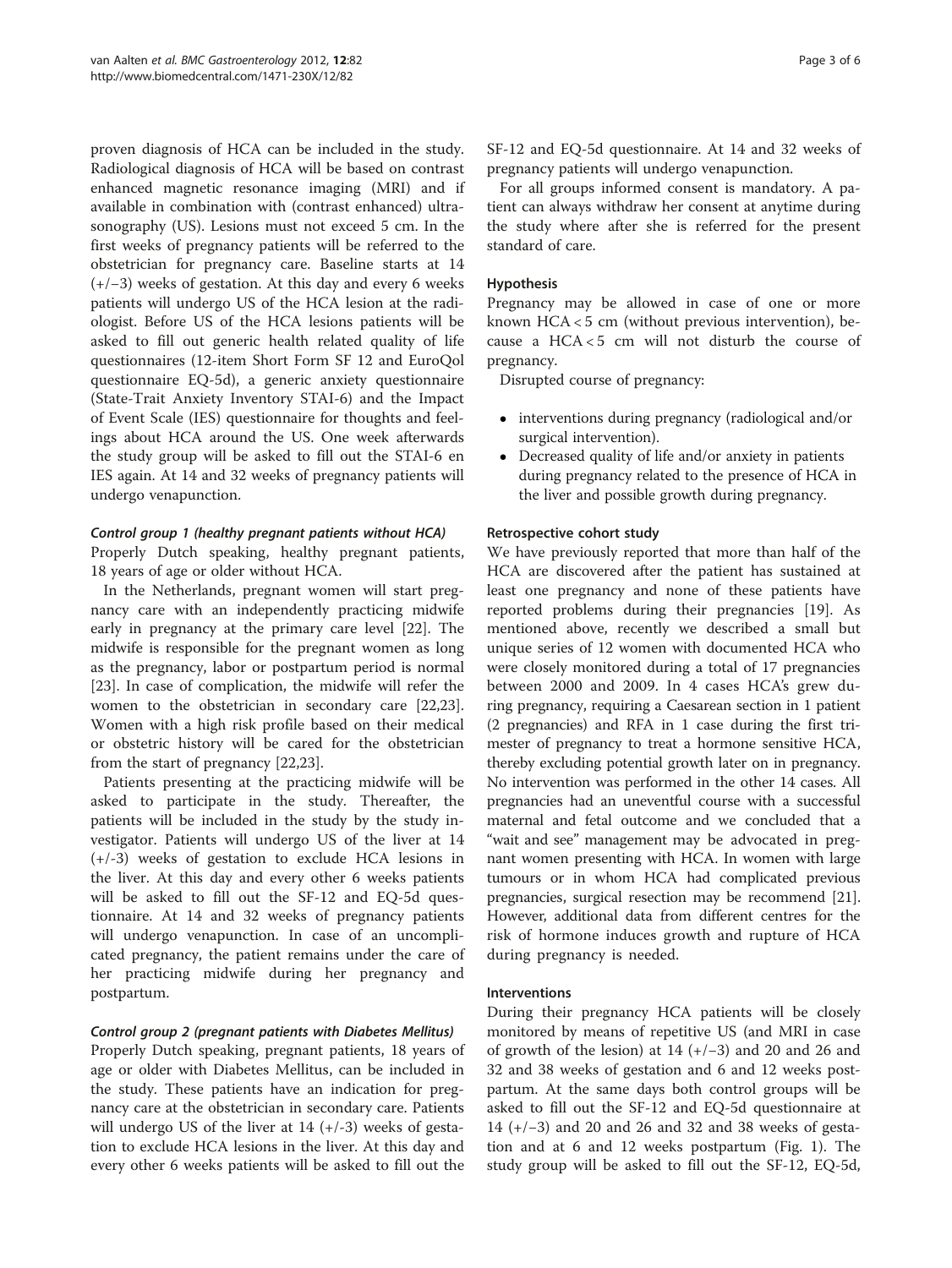STAI-6 and IES questionnaires before and one week after US of the HCA lesion(s). Both control groups will undergo US of the liver at 14 (+/−3) weeks of gestation to exclude HCA lesions in the liver. At 14 and 32 weeks of pregnancy all patient groups will undergo venapunction.

## Online database

We established a website which allows hepatologists, surgeons and gyneacologists to submit clinical data in an online database. Each centre will have a code to log in and patients will be consecutively assessed a unique number. Registration of a new patient includes entry of the following data: date of birth, weight, height, date of hospital admission, symptoms at presentation, known risk factors for HCA such as glycogenosis and familial polyposis, [\[24\]](#page-5-0) previous pregnancies, previous use of OC or other hormone medication including hormone replacement therapy, course of HCA after discontinuation of OC, size of HCA before pregnancy, size of HCA during pregnancy  $(14 (+/-3)$  and 20 and 26 and 32 and 38 weeks), course of HCA postpartum (6 and 12 weeks postpartum), complications and management during pregnancy, gestation time, way of delivery (vaginally, Caesarean section), maternal and fetal outcome, complications and management after delivery. Only authorized users can gain action to the online database of his or her patients. The database offers excess to the registered data on anytime and anywhere. The coordinating investigator will monitor whether all required fields are completed.

#### Follow-up

Follow-up of patients takes place at 6 and 12 weeks postpartum postpartum by means of US (and MRI in case of growth) to document the size of HCA postpartum (Table 1). Both control groups will be asked to fill out the SF-12 and EQ-5d questionnaires at these days. The study group will be asked to fill out the SF-12, EQ-5d, STAI-6 and IES questionnaires before and one week after US of the HCA lesion(s).

#### Outcome measures

Primary outcome: Biological behaviour and clinical consequences of HCA < 5 cm during pregnancy. Growth is measured by repetitive US (and MRI in case of growth) at 14 (+/−3) and 20 and 26 and 32 and 38 weeks of gestation.

Secondary outcome: General health and pain scales as a measure for quality of life and anxiety related questionnaires for thoughts and feelings of adenomas around US. Other secondary outcomes are complications due to growth of the HCA during pregnancy possibly followed by interventions during pregnancy, incidence of

#### Table 1 Follow-up PALM-study

| Pregnancy |  |
|-----------|--|
|           |  |

| Weeks       | Ultrasonography | Venapunction | Questionnaires |
|-------------|-----------------|--------------|----------------|
| 14          | S, C1, C2       | S, C1, C2    | S, C1, C2 *    |
| 20          | ς               |              | S, C1, C2 *    |
| 26          | ς               |              | S, C1, C2 *    |
| 32          | S               | S, C1, C2    | S, C1, C2 *    |
| 38          | ς               |              | S, C1, C2 *    |
| Post-partum |                 |              |                |
| Weeks       | Ultrasonography | Venapunction | Questionnaires |
| 6           | S               |              | S, C1, C2 *    |
| 12          | ς               |              | S, C1, C2 *    |

S, study group; C1 control group 1 (healthy pregnant patients without HCA); C2, control group 2 (pregnant patients with Diabetes Mellitus). \*The study group will be asked to fill out the SF-12, EQ-5d, STAI-6 and IES questionnaires before and one week after US of the HCA lesion(s). Both control groups will be asked to fill out the SF-12 and EQ-5d questionnaire.

hemorrhage and rupture of the HCA, incidence of liverrelated clinical signs during pregnancy (itch, icterus), incidence of elevated liver enzymes during pregnancy.

#### Power calculation

In our previous study we measured growth of HCA in 4 out of 17 pregnancies (24%) or in 3 out of 12 women (25%). On a yearly basis approximately 50 new patients with HCA are seen at the outpatient clinic of the Erasmus University Medical Centre. The expectation is that 5% (5) of these women get pregnant. The expectation is that a total of 50 pregnant HCA patients from different tertiary referral centres in the Netherlands can be included in the study during a period of 3 to maximum 5 years.

A difference of 0.5 Cohen's D in health-related quality of life is a relevant difference [[25](#page-5-0)]. We calculated that for this purpose 63 patients in both control groups have to be enrolled. A two-sample  $t$  test was performed with a two-sided significant level of 0.05 and a power of 0.80.

#### Access to personal data

Medical data with which the identity of a patient could be traced will be replaced by a code number. The coordinating investigator is the only one who has the key to the code numbers and knows which code number stands for which patient. The principal investigator has only access to the coding system of his or her patients and will never be able to open the database from other centres. Only members of the investigating team and members of the medical ethical committee of the participating centres will have access to the medical data. All data will be collected in a prospectively acquired database by the principal investigators and managed by the coordinating investigator.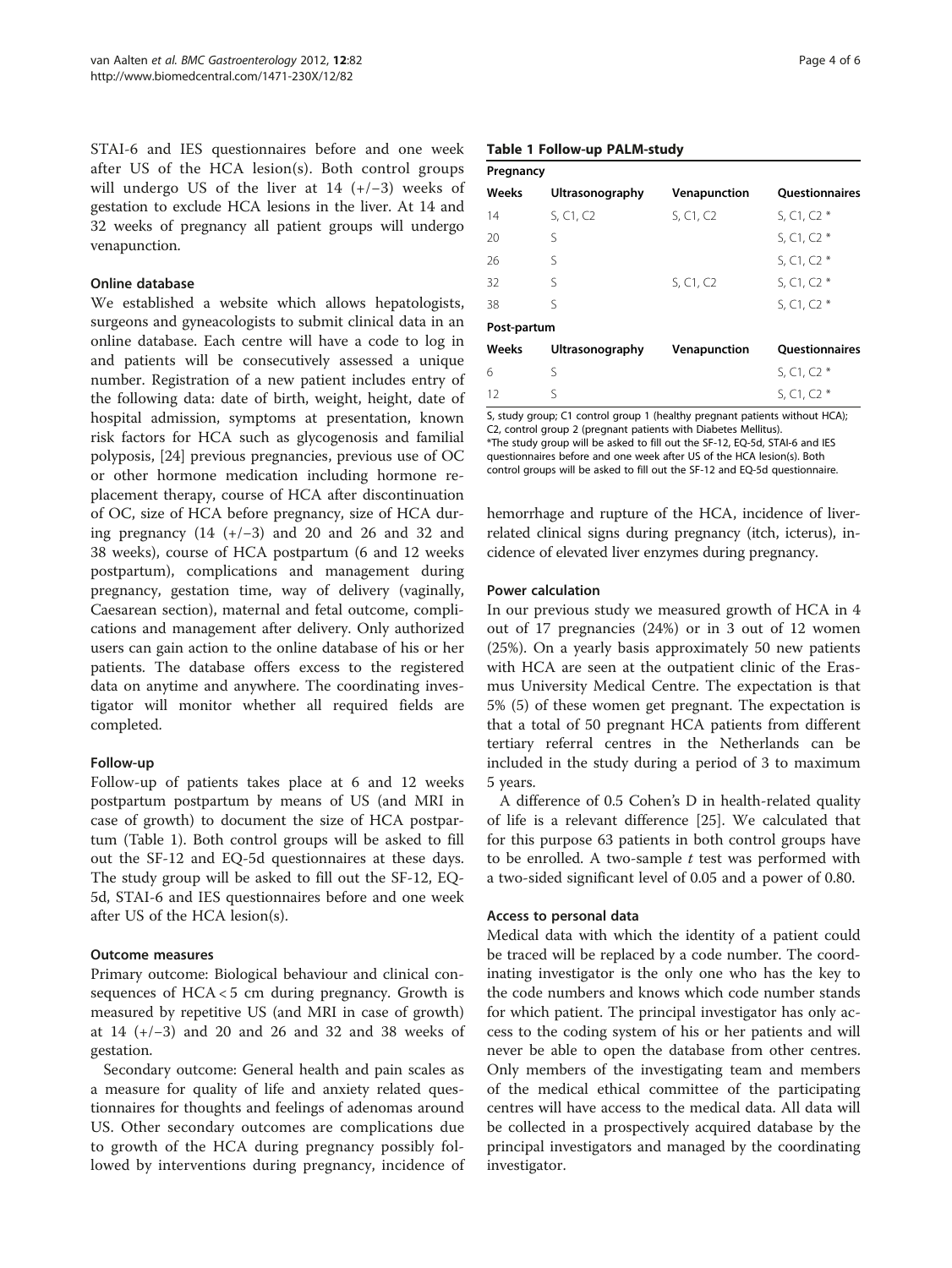## **Discussion**

Once the diagnosis of HCA has been established, patients will be advised to discontinue OC. Expert opinions are very variable regarding treatment and follow up in complex situations were multiple factors play a role in determining the management strategy, like pregnancy [[18](#page-5-0)].

As to date there are limited data about the behavior of HCA during pregnancy and labor and therefore we cannot identify precisely those at risk for complications. However, in 2006 we reported a series of 48 patients of which in 44% HCA were discovered after the patient had sustained at least one pregnancy [\[19\]](#page-5-0). None of these patients have reported problems during their pregnancies. Likely, only a small subgroup of patients may experience complications and to date pregnancy might be discouraged in too many patients caused by unnecessary intervention before pregnancy. We hypothesize that pregnancy may be allowed in case of one or more known HCA < 5 cm (without previous intervention), because  $HCA < 5$  cm will not disturb the course of pregnancy. Close monitoring during pregnancy by means of repetitive US (and MRI in case of growth) should be carried out to rule out rapid growth of the lesion. The risk of rupture seems the highest during the third trimester of pregnancy [[20](#page-5-0)]. Most likely due to the cumulating level of estrogens and an increase in hyperdynamic circulation combined with an increase in vascularity of the liver with growth of the adenoma [\[20\]](#page-5-0). Symptoms and the level of liver enzymes will be registered to find out if there is a relation between symptoms, elevated liver enzymes and growth of the HCA during pregnancy. Patients will be followed-up postpartum to investigate if there is a risk of HCA complications after delivery.

The Society of American Gastrointestinal and Endoscopic Surgeons (SAGES) provided guidelines for diagnosis, treatment, and use of laparoscopy for surgical problems during pregnancy [[26\]](#page-5-0). However, these guidelines are mostly based on case reports and retrospective studies and therefore graded at a low level of evidence. The SAGES suggest that MRI without the use of intraveneous gadolinium, and US is considered safe and can be used at any stage of pregnancy (Level IIIB and Level IIA respectively) [\[26\]](#page-5-0). Data regarding safety of CEUS during pregnancy is scare and yet uncertain. However, Hua et al. reported an animal study in which SonoVue may affect the placenta [[27\]](#page-5-0). Therefore, we will not use CEUS for patient follow-up during pregnancy.

One should be aware of the potential risks as an intervention may still be indicated during pregnancy. In approximately one in 635 pregnancies a non-obstetric operation during pregnancy is required, especially appendectomy, cholecystectomy and adnexal precedures [\[28](#page-5-0)]. However, it is conceivable that more non-obstetric operations might be required due to the risk of hormone induced growth and spontaneous rupture of HCA during pregnancy. Despite maternal and fetal outcomes following abdominal disease and surgery in pregnancy improved over the past years, the exact risk of HCA-related interventions during pregnancy to both mother and fetus is unknown [[29](#page-5-0)]. We do know that changes in physiology and abdominal anatomy characteristics of pregnancy make abdominal surgery more difficult [[29](#page-5-0)]. The least risk of general anaesthesia is in the 2nd trimester of pregnancy [\[30](#page-5-0)].

Based on a systematic review of the literature, Wilson et al. suggested angioembolisation and formal resection in case of haemorrhage of HCA during pregnancy and suggested this strategy to be safe for both the mother and the fetus with good clinical outcomes [\[31](#page-5-0)]. The role of RFA during pregnancy is not well studied. In our previous study we described a RFA procedure during the first trimester of pregnancy [\[21\]](#page-5-0) and Fujita et al. reported a pregnant patient with a HCA that was treated by RFA during her second trimester of pregnancy  $(18<sup>th</sup>$  week of gestation) [\[32](#page-5-0)].

The influence on the course of pregnancy, since a woman is aware of having a HCA, is also unknown. Patients can get horrified when confronted with the new diagnosis of a hepatic mass [\[20\]](#page-5-0) and it is conceivable that women can be anxiety during pregnancy due to the presence of HCA in the liver and the possible growth during pregnancy. Therefore, quality of life will be an important measurement for future management of HCA during pregnancy. It is conceivable that frequent monitoring by means of US may comfort the patients or can be frightening. All patient groups will be asked to fill out the SF-12 and EQ-5d questionnaires every 6 weeks. HCA patients will be asked to fill out the STAI-6 and IES questionnaires before the US of the liver lesions and one week after US to investigate anxiety related to HCA and US during pregnancy.

Our main point of interest is whether it is justified to deny a young woman with a  $HCA < 5$  cm a pregnancy. With this study we hope to obtain information about the behaviour of HCA during pregnancy and the impact of HCA during pregnancy on the life of these young women. Furthermore we hope to propose a decision-making model for the management of HCA during pregnancy.

#### Abbreviations

HCA: Hepatocellular Adenoma; US: Ultrasound; OC: Oral Contraceptives; DM: Diabetes Mellitus; MRI: Magnetic Resonance Imaging; SF 12: 12-item Short Form; EQ-5d: EuroQol questionnaire 5d; STAI-6: State-Trait Anxiety Inventory; IES: Impact of Event Scale; SAGES: Society of American Gastrointestinal and Endoscopic Surgens; CEUS: Contrast Enhanced Ultrasound; RFA: Radiofrequency ablation.

#### Competing interests

The authors declare that they have no competing interests.

#### Authors' contribution

SMA and MEEB are responsible for the drafting of the manuscript and study design, these authors contributed equally to this work. JJB, HJDK, RADM, EAPS, EWS, TT and JNMIJ are responsible for the study design and revision of the manuscript. All authors have read and approved the manuscript.